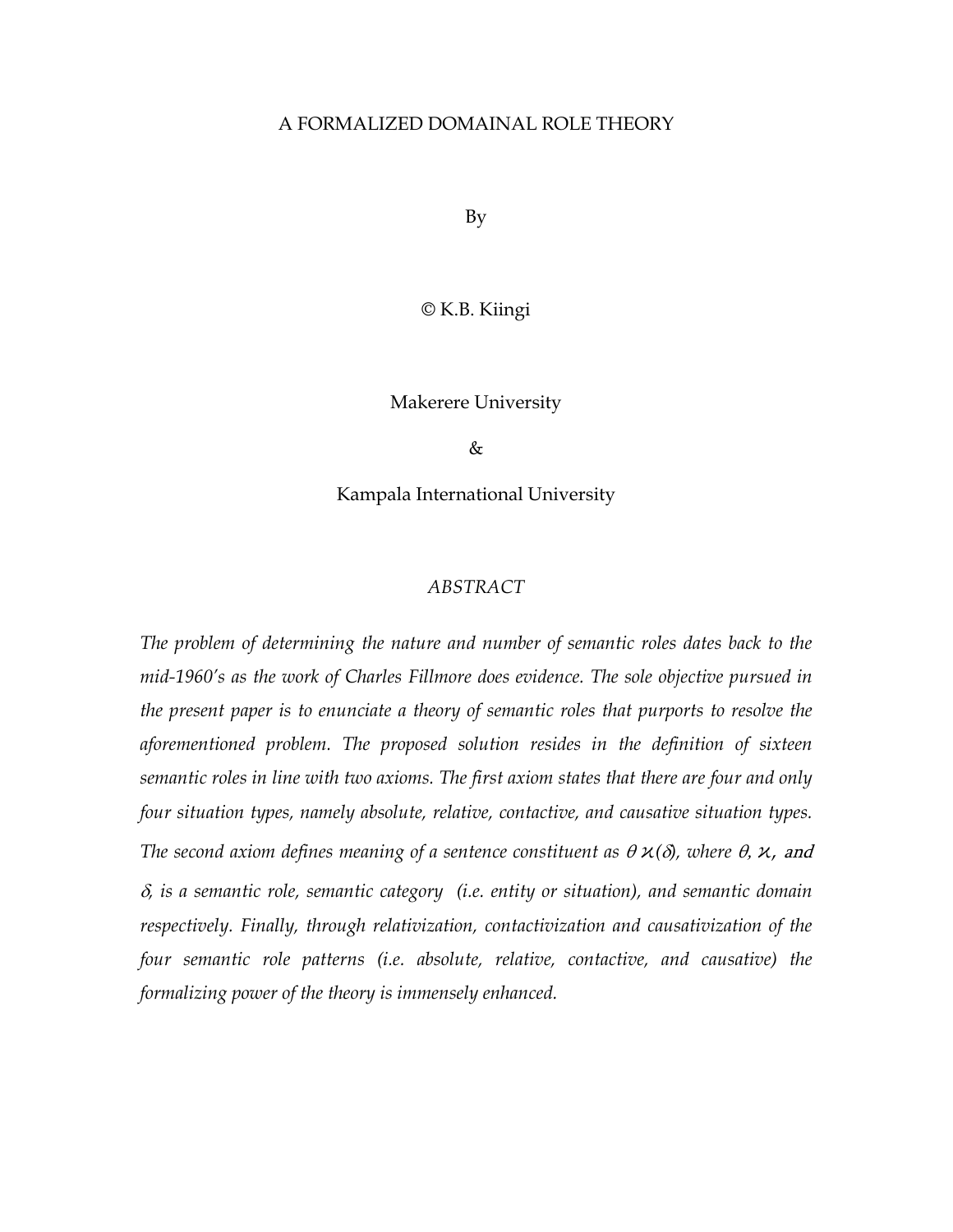#### **1. PRESENTING THE PROBLEM**

In order to state the problem to be tackled in this paper, I propose to make contact with four texts on English Language and linguistics. The intended contact pertains to their treatment of role theory.

In their influential grammar of the English language Quirk et al (1985: 741) duly remind us that

analysis of participant roles has not achieved a general consensus, nor has it fully explored all distinctions … [their] description must therefore be considered tentative.

On the other hand, Brown and Miller (1991: 308) justify their description of role theory by "its offering a degree of both generality and particularity [although] it has no easily defended validity … [and] there seems to be no alternative in the current state of knowledge."

While Fromkin et al (2003: 192) prefix their list of roles with a reassurance to the effect that "the list is not complete", Larson and Segal's (1995: 489) considered stance on the nature and number of semantic roles is the most pessimistic, for they write:

The upshot is that we regard the question of which thematic roles there are and how they are defined as empirical ones, to be resolved in the usual way: by investigations that construct specific theories making detailed and specific predictions. Preliminary theories of this kind have been proposed; however, it is likely that resolving thematic roles precisely will require a great deal of investigation, involving domains beyond linguistics. It is worth remembering that fully 22 centuries elapsed between the first suggestion of the atomic theory of matter, in which all substances were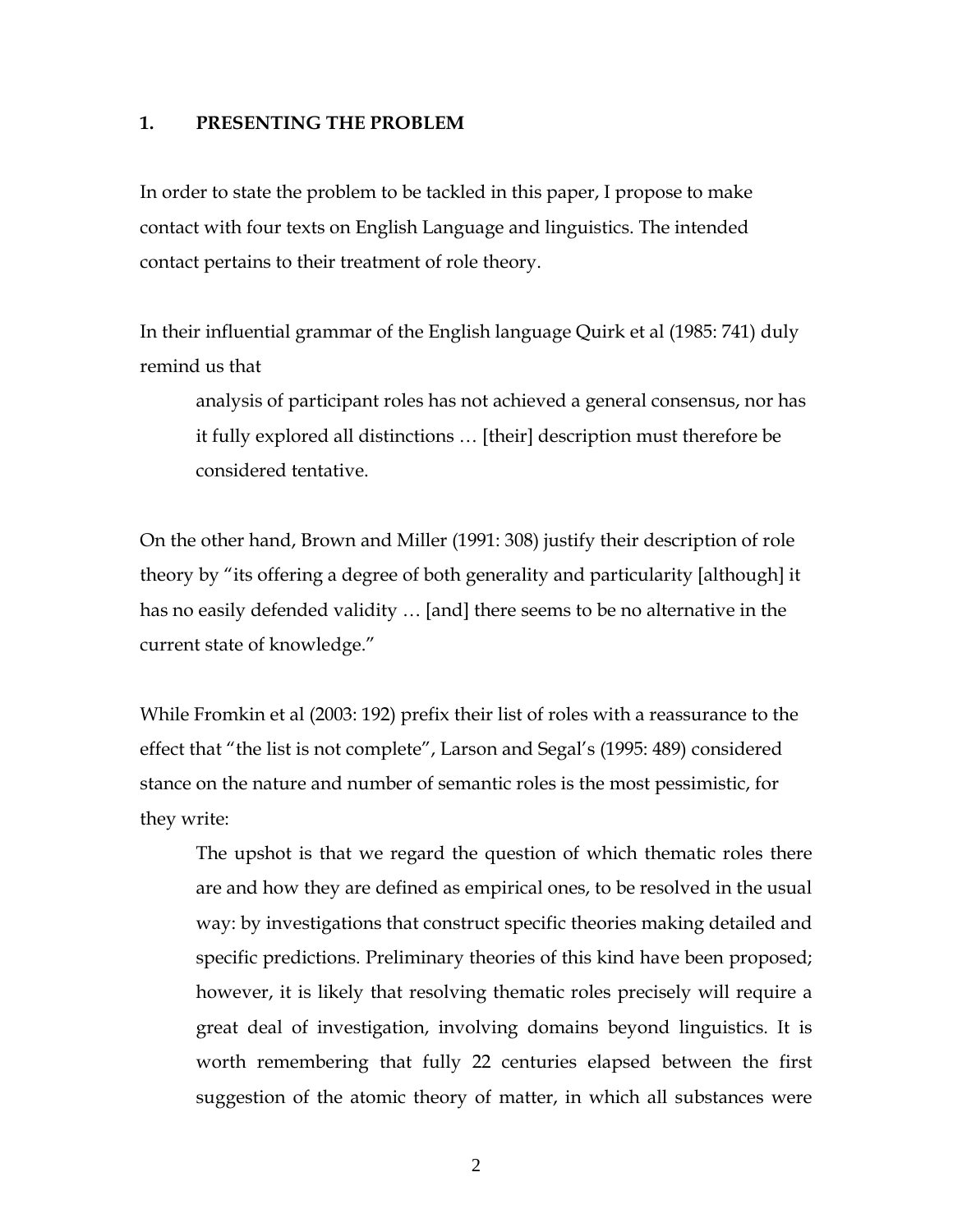factored into earth, water, air, and fire, and the elaboration of atomic theory by John Dalton, in which a more complete and satisfactory set of atomic constituents was proposed. Finding elementary constituents can evidently be a long-term project.

Admittedly, the development of atomic theory was tortuous; but we need not resign ourselves to a similar state-of-affairs with regard to role theory. The objective I am poised to pursue in this paper is to bring the problem of determination of semantic roles closer to its solution by propounding a domainal role theory.

The theory has typically four components. First, semantic roles, entities, situations and domains are undefined concepts. Second, as underived principles, it is, on the one hand, axiomatized that there are four and only four situation types; on the other hand, meaning is axiomatically captured in terms of semantic role, category and domain. Third, the theory rests on five definitions of : (i) sixteen role types, (ii) unit of meaning, (iii) four basic role patterns, (iv) rules of well-formedness of semantic formulae, and (v) semantic equation. Fourth, further semantic role patterns are derived from the basic ones.

### **2. THE FORMALIZED DOMAINAL ROLE THEORY**

#### **2.1 Undefined Concepts**

The lowercase letters  $\lceil q, n, l, t, m, b, z, h, e, f, v, c, o, a, s, p \rceil$  symbolize sixteen semantic entity types: quantity, number, space, time, matter, plant, animal, human, percept, emotion, body part, cognition, observation, value, psychomotor, and proposition respectively. Correspondingly, with  $\beta$  as an entity type,  $\beta^{'}$  and  $\beta^{''}$ are quantitative, numerical , spatial, temporal, material, plant, animal, human, perceptual, emotional, physiological, cognitive, observational, axiological, psychomotor, and propositional situation and domain types respectively.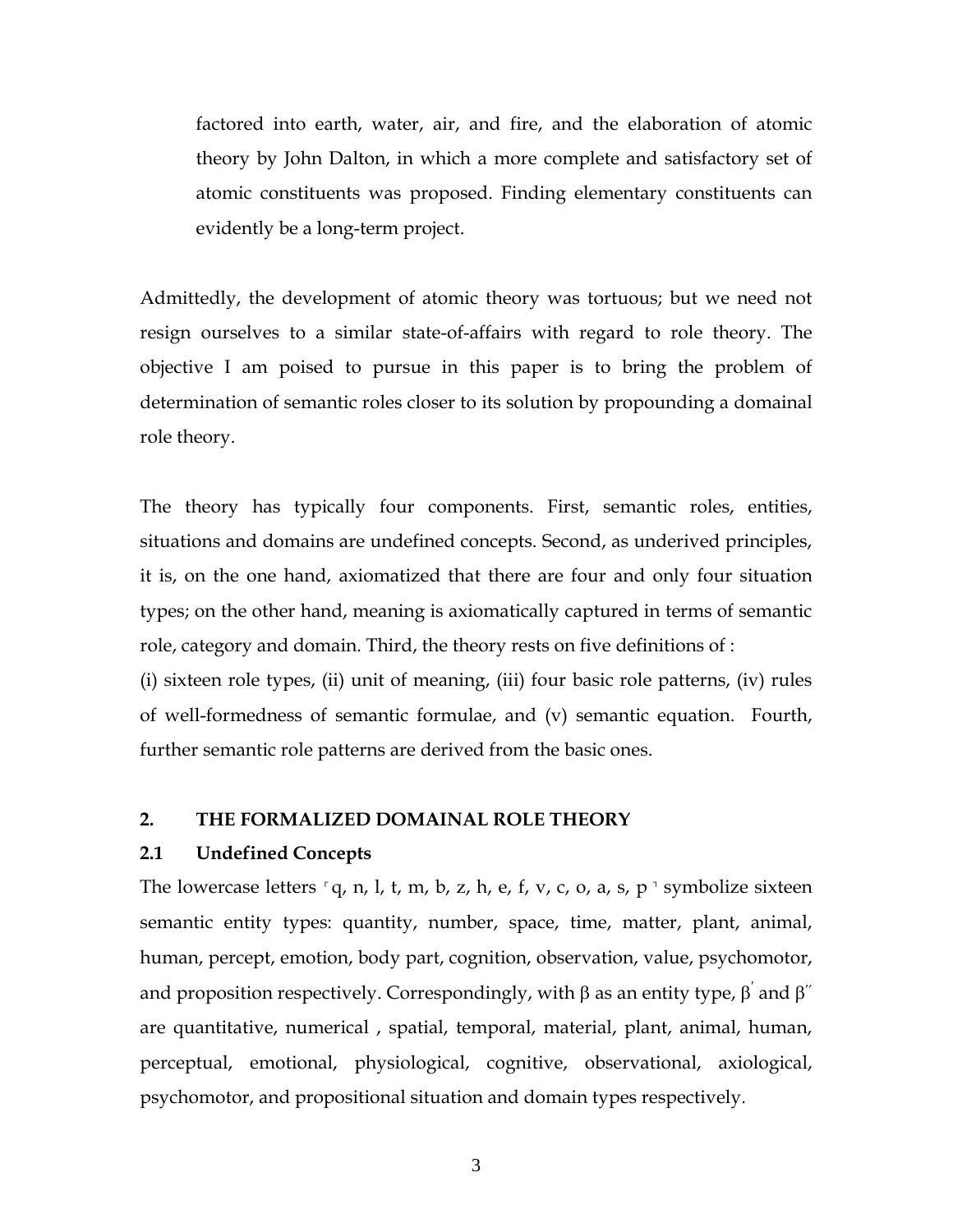# **2.2 Underived Principles**

### 2.1.1 Axiom 1

There are four and only four situation types: absolute, relative, contactive, and causative.

# 2.1.2 Axiom 2

If  $θ$  is a semantic role,  $x$  is a semantic category, and  $δ$  is a semantic domain, then

θ ϰ(δ) is a unit of meaning of a sentence constituent.

# **2.3 Defined Concepts**

# 2.3.1 Role Types

Role types are definable in line with the Axiom 1 in Sec 2.2.1.

In an absolute situation types,

B = df change bearer

Z = df nonchange bearer

In a relative situation type, B and Z are defined as above. Furthermore,

```
R = df reference
D = df direction
J = df comitative
S = df source
M = df mediate
G = df goal
Q = df measure
W = df whole
I = df identifier
K = df set
```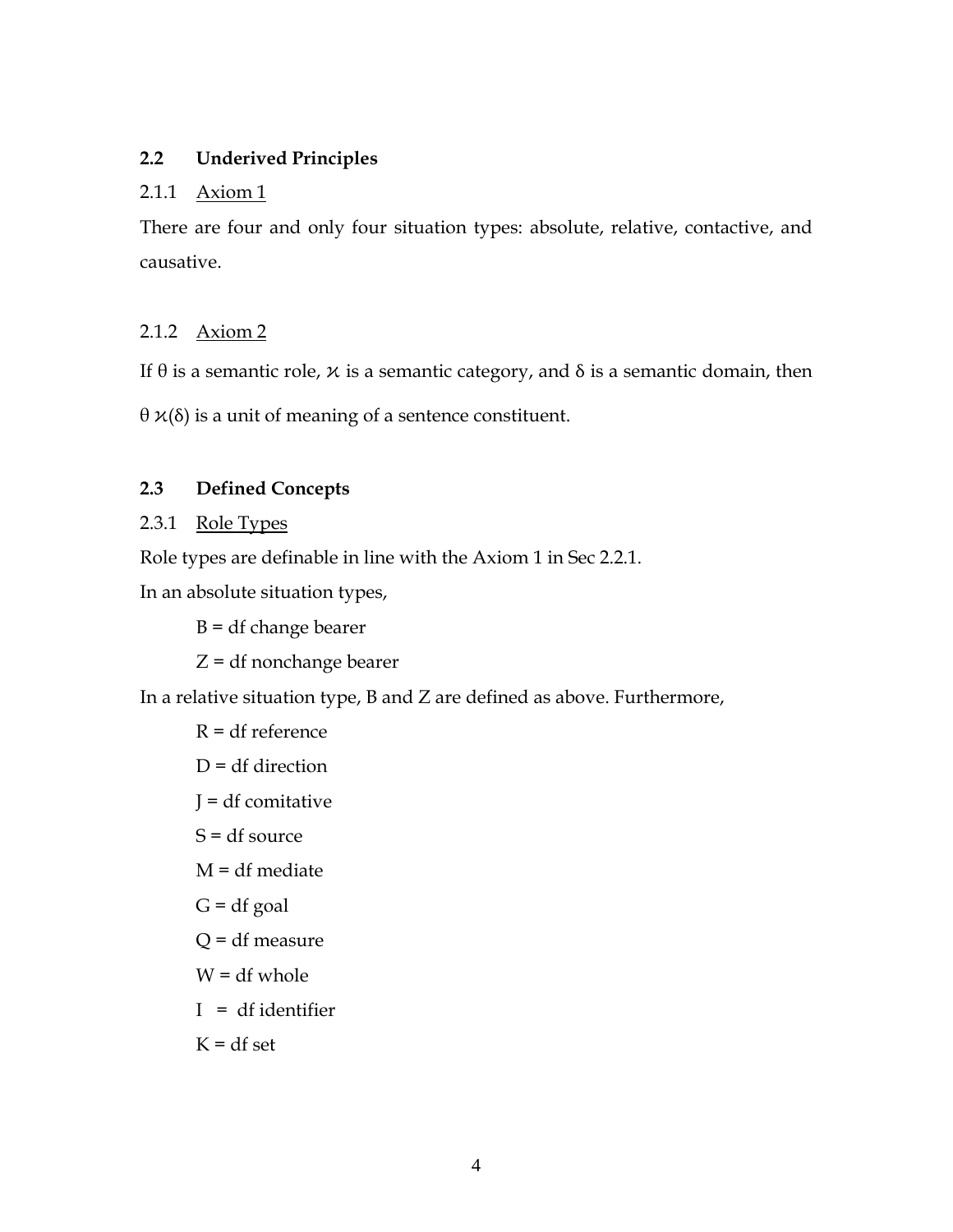In a contactive situation type,

 $T = df$  contactor

A = df contacted

Finally, in a causative situation type,

 $C = df$  causer  $E = df$  effected

## 2.3.2 Basic Role Patterns

Again in harmony with Axiom 1, four basic role patterns are discernible:

- [Σ] where  $Σ = B$ , Z in an absolute situation type.
- [ΣΔ] where  $\Sigma$  = B, Z and  $\Delta$  = R, D, J, S, M, G, Q, W, I, K in a relative situation type.
- [TA] in a contactive situation type.
- [CE] in a causative situation type.

### 2.3.3 Formation Rules

A semantic formula ( for a semantic situation) is well-formed if and only if it is reducible to one of the following:

| Formation Rule 1: $[\Sigma \varkappa(\delta)]$                                      |  |
|-------------------------------------------------------------------------------------|--|
| Formation Rule 2: $[\Sigma \mathcal{K}_1(\delta_1) \Delta \mathcal{K}_2(\delta_2)]$ |  |
| Formation Rule 3: $[T\mathcal{X}_1(\delta_1)A\mathcal{X}_2(\delta_2)]$              |  |
| Formation Rule 4: $[C\mathcal{X}_1(\delta_1)E\mathcal{X}_2(\delta_2)]$              |  |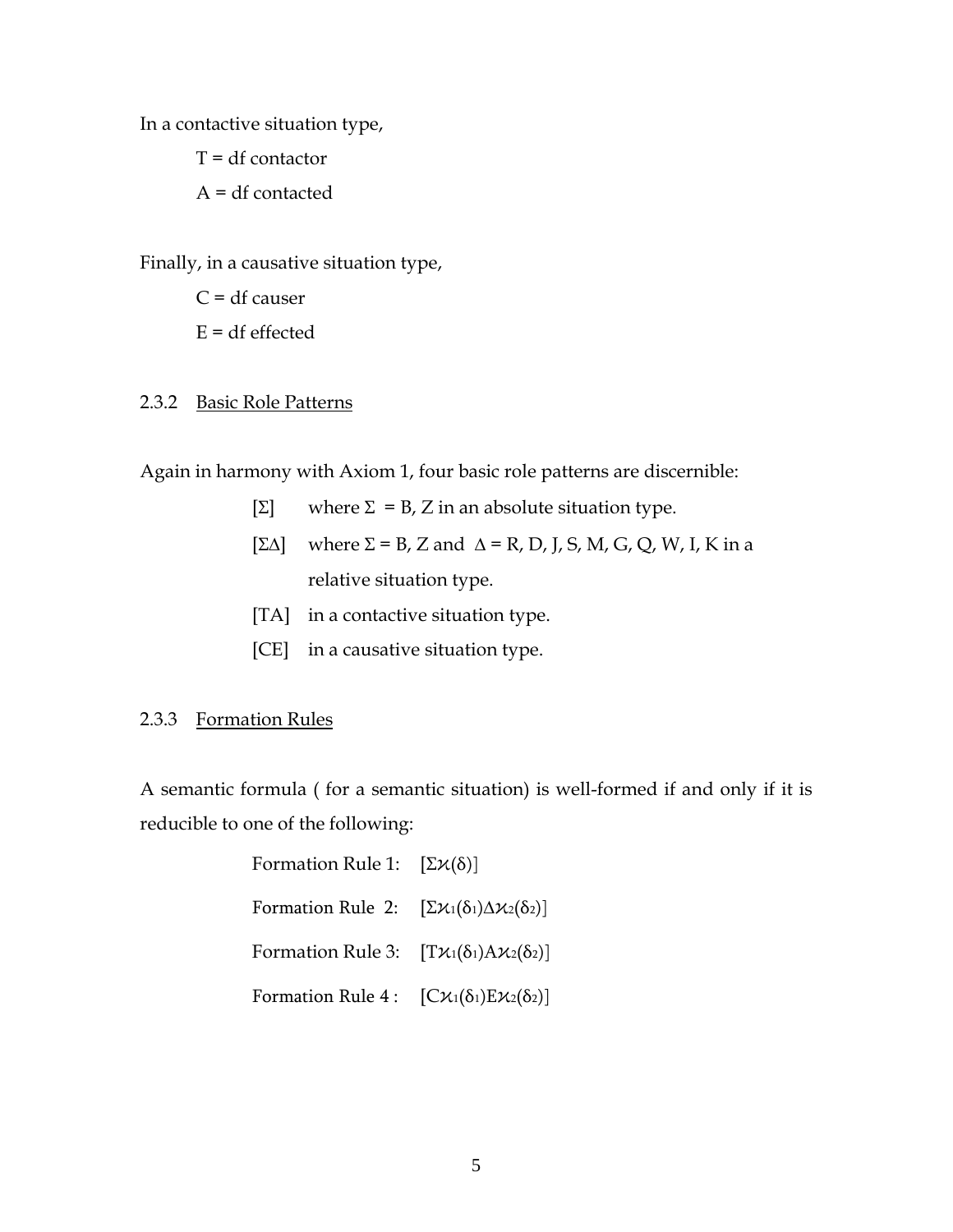## 2.3.4 Derived Principles (Derived Role Patterns)

Through relativization , contactivization and causativization of the four basic patterns (cf. Sec. 2.3.2 Basic Role Patterns) further role patterns are obtainable as shown below.

|          |                          |           | (1) | $[\Sigma]$           |     |     |                      |
|----------|--------------------------|-----------|-----|----------------------|-----|-----|----------------------|
|          |                          |           | (2) | $[\Sigma \Delta]$    |     |     |                      |
|          |                          |           | (3) | [TA]                 |     |     |                      |
|          |                          |           | (4) | [CE]                 |     |     |                      |
| $<1$ (5) | $[\Delta[\Sigma]]$       | $\leq$ 1> | (5) | $[TA[\Sigma]]$       | <1> | (5) | $[CE[\Sigma]]$       |
| 2>(6)    | $[\Delta[\Sigma\Delta]]$ | <2>       | (6) | $[TA[\Sigma\Delta]]$ | <2> | (6) | $[CE[\Sigma\Delta]]$ |
| 3>(7)    | $[\Delta[TA]]$           | <3>       | (7) | [TA[TA]]             | <3> | (7) | [CE[TA]]             |
| <4>(8)   | $[\Delta [CE]]$          | 4>        | (8) | [TA[CE]]             | 4>  | (8) | [CE[CE]              |

# **2.4 Semantic Equation**

If  $\sigma$  is a situation type,

 $\sigma = [Z\chi_1(\sigma') + ... + Z\chi_{\nu}(\sigma')]$ 

is a semantic equation. In other words, the formula of a category participating in a situation is  $Z \n\times (\sigma')$ .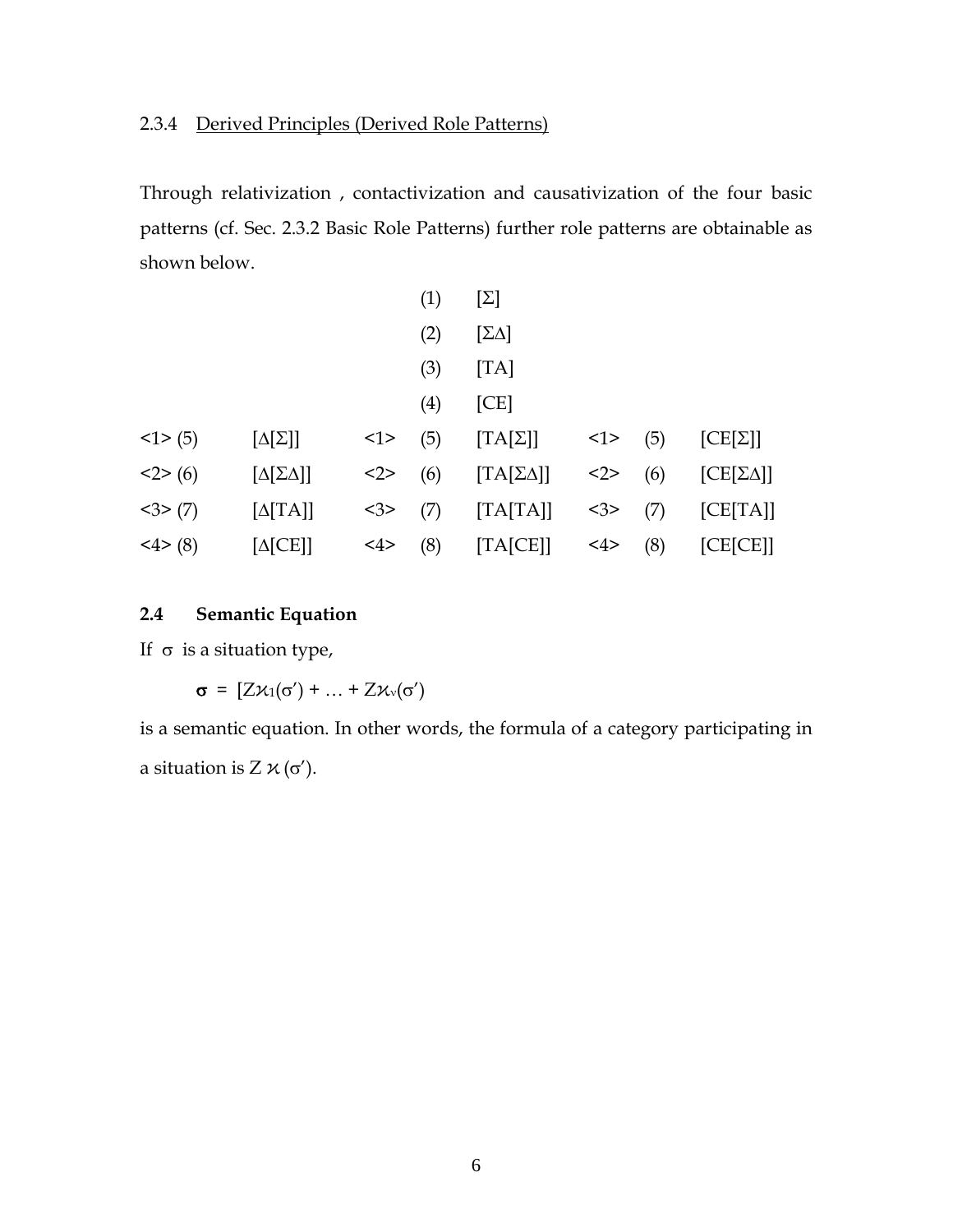# **3. FORMALIZING SENTENCES IN THE THEORY**

With the formal language of domainal role theory in place, I now analyse and formalize 74 sentences, sixty-six of which are taken from Quirk et al ( 1985: 754) (sentences (1)- (39)), Brown and Miller (1991:309) ( sentences (40)- (57)) and Fromkin et al ( 2003: 192-3) (sentences (58)- (66)).

A unit of meaning is formalizable as:

$$
\theta \beta^+(\beta'')
$$
 where  $\beta^+$  is a semantic object such that  $\beta^+ = \beta$ ,  $\beta'$ 

or

θ $X$ (δ) where  $X$  is a semantic category such that  $X = \beta^*$ ,  $\sigma$  and  $\delta = \beta''$ ,  $\sigma'$ .

I shall, more simply, write  $θβ$ <sup>+</sup> instead of  $θβ$ <sup>+</sup> ( $β$ '') unless the domain is different from β′′. A word about general modes of reading semantic formulae is in order. Consequently,

- (1a)  $[Z\mathcal{K}(\delta)]$   $\mathcal{K}$  in  $\delta$  persists.
- (1b)  $[B\mathcal{K}(\delta)]$   $\mathcal{K}$  in  $\delta$  persists.
- (2a)  $[Z\mathcal{X}_1(\delta_1) \Delta\mathcal{X}_2(\delta_2)] \quad \mathcal{X}_1$  in  $\delta_1$  persists in  $\Delta$  relation to  $\mathcal{X}_2$  in  $\delta_2$ .
- (2b)  $[B\mathcal{K}_1(\delta_1) \Delta\mathcal{K}_2(\delta_2)]$   $\mathcal{K}_1$  in  $\delta_1$  changes in- $\Delta$  relation to  $\mathcal{K}_2$  in  $\delta_2$ .
- (3)  $[T\mathcal{H}_1(\delta_1) \mathcal{H}_2(\delta_2)] \quad \mathcal{H}_1$  in  $\delta_1$  comes into (is in ) contact with  $\mathcal{H}_2$  in  $\delta_2$ .
- (4)  $[C\mathcal{K}_1(\delta_1)E\mathcal{K}_2(\delta_2)]$   $\mathcal{K}_1$  in  $\delta_1$  causes (the emergence of )  $\mathcal{K}_2$  in  $\delta_2$ .
	- (1a) She is happy.
	- (1b) h in  $f^{\degree}$  is a member of  $f^{\degree}$  .
	- $(Ic)$   $Zh(f'')Kf'$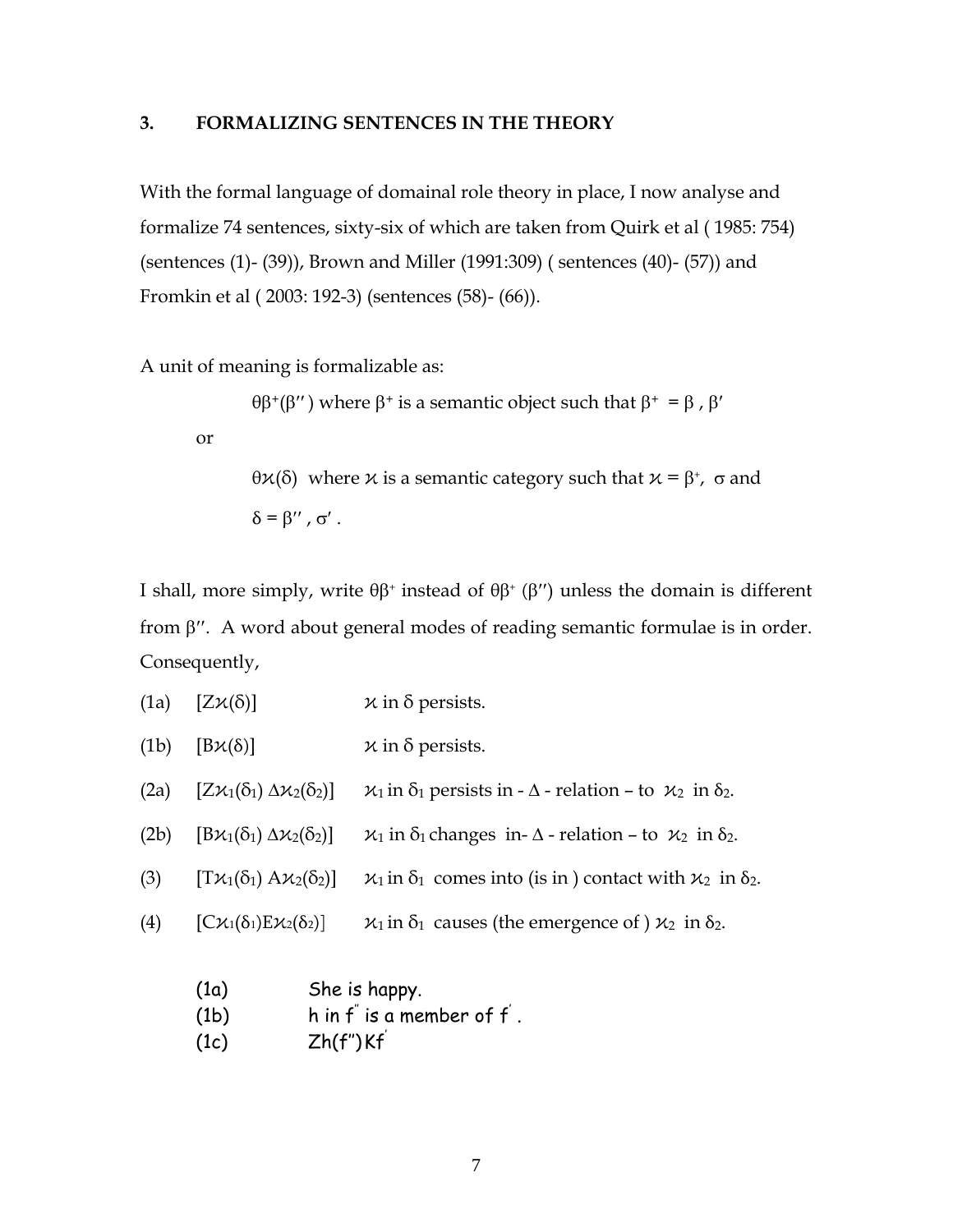| (2a)  | He turned traitor.                    |
|-------|---------------------------------------|
| (2b)  | h in a" becomes a member of a'.       |
| (2c)  | Bh(a")Ka                              |
| (3a)  | The Sahara is hot.                    |
| (3b)  | I is a member of m'                   |
| (3c)  | $Zl$ $Km$                             |
| (4a)  | Last night was warm.                  |
| (4b)  | t is a member of m'                   |
| (4c)  | $Z$ <sup>t</sup> $Km$                 |
| (5a)  | The show was interesting.             |
| (5b)  | h' is a member of a'.                 |
| (5c)  | ZhKa                                  |
| (6a)  | It is windy.                          |
| (6b)  | $m'_1$ is a member of $m'_2$ .        |
| (6c)  | Zm'Km <sub>2</sub>                    |
| (7a)  | He was at school.                     |
| (7b)  | h persists with reference to l.       |
| (7c)  | <b>ZhRI</b>                           |
| (8a)  | She got into the car.                 |
| (8b)  | h in s" changes with reference to m.  |
| (8c)  | Bh(s'')Rm                             |
| (9a)  | He is lying on the floor.             |
| (9b)  | h in v" persists with reference to l. |
| (9c)  | Zh(v")Rl                              |
| (10a) | The meeting is at eight.              |
| (10b) | h' persists with reference to t.      |
| (10c) | Zh'Rt                                 |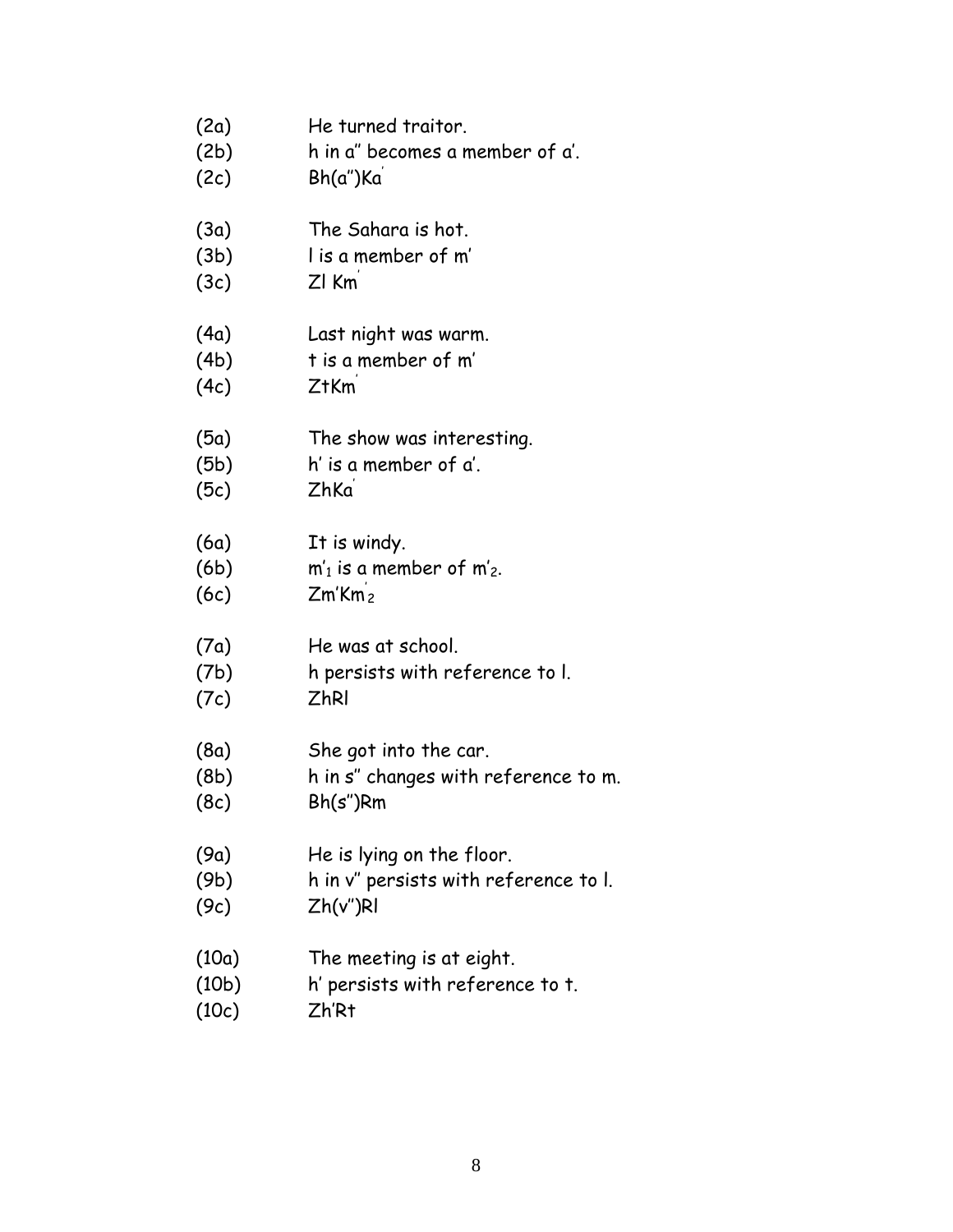| (11a) | He was working.                  |
|-------|----------------------------------|
| (11b) | h changes.                       |
| (11c) | Bh                               |
| (12a) | She is standing.                 |
| (12b) | h in s" persists.                |
| (12c) | Zh(s")                           |
| (13a) | The curtains disappeared.        |
| (13b) | m changes.                       |
| (13c) | Bm                               |
| (14a) | The wind is blowing.             |
| (14b) | m' changes                       |
| (14c) | Bm'                              |
| (15a) | It is raining.                   |
| (15b) | m' changes.                      |
| (15c) | Bm'                              |
| (16a) | He threw the ball.               |
| (16b) | h in s" causes [m to change].    |
| (16c) | Ch(s")E[Bm]                      |
| (17a) | Lightning struck the house.      |
| (17b) | m' comes into contact with m.    |
| (17c) | Tm'Am                            |
| (18a) | He is holding a knife.           |
| (18b) | h in s" is in contact with m.    |
| (18b) | Th(s")Am                         |
| (19a) | The stone broke the window.      |
| (19b) | $m_2$ causes [ $m_1$ to change]. |
| (19c) | $Cm2$ $E[Bm1]$                   |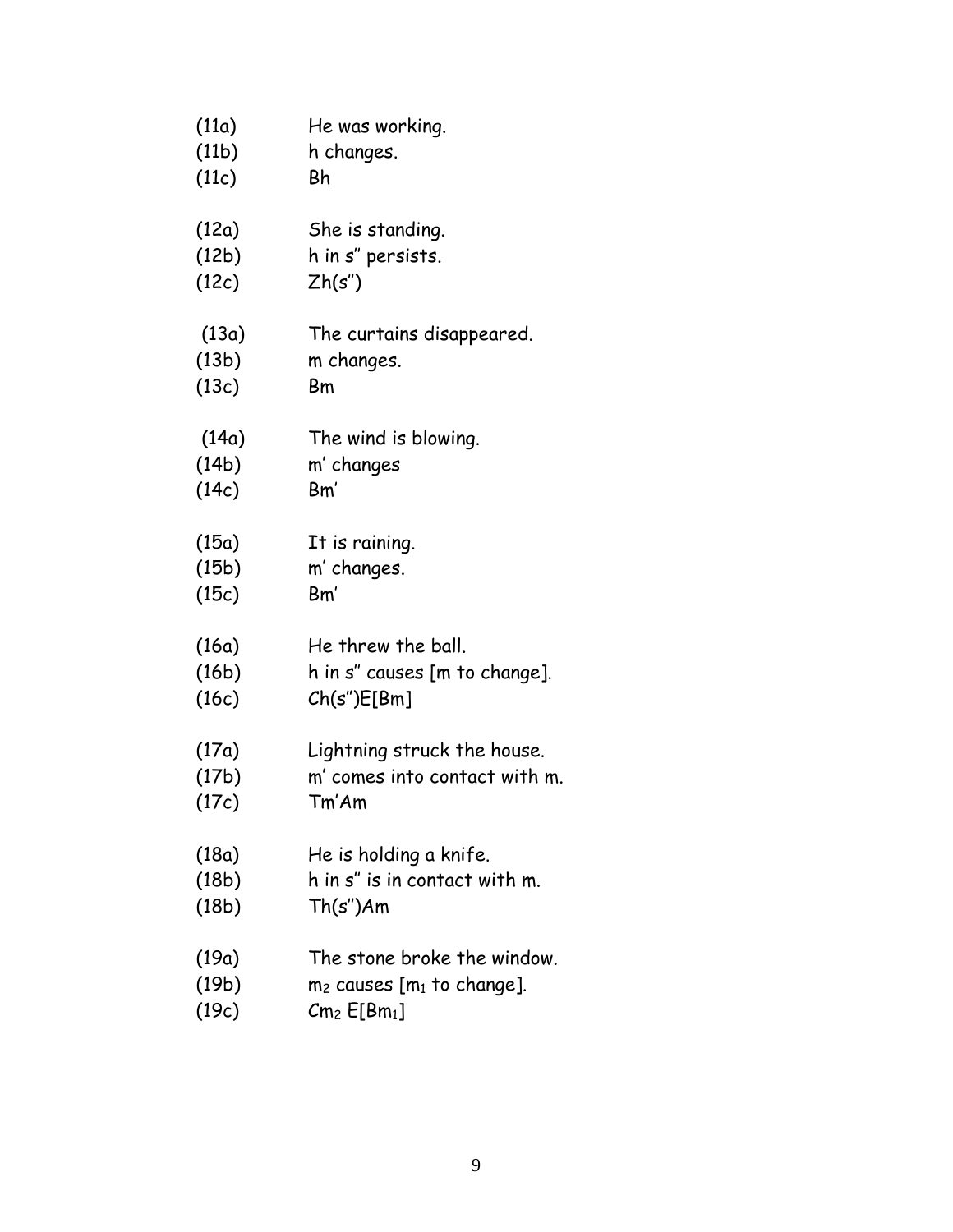| (20a) | She has a car.                                                        |
|-------|-----------------------------------------------------------------------|
| (20b) | h is in contact with m.                                               |
| (20c) | ThAm                                                                  |
| (21a) | We paid the bus driver.<br>We paid (money) to the bus driver.<br>i.e. |
| (21b) | $h_2$ in s" causes [ $h_1$ in s" to come in contact with m'].         |
| (21c) | $Ch_2(s'')E[Th_1(s'')Am']$                                            |
| (22a) | The will benefits us all.                                             |
| (22b) | h in a" is in contact with p.                                         |
| (22c) | Th(a")Ap                                                              |
| (23a) | They climbed the mountain.                                            |
| (23b) | h in s" is in contact with I.                                         |
| (23c) | $Th(s")$ Al                                                           |
| (24a) | The bus seats thirty.                                                 |
| (24b) | h in v" persists with reference to I.                                 |
| (24c) | Zh(v")R                                                               |
| (25a) | They fought a clean fight.                                            |
| (25b) | h in s" causes [the emergence of h' in a"].                           |
| (25c) | Ch(s")Eh'(a")                                                         |
| (26a) | I wrote a letter.                                                     |
| (26b) | h in s" causes [the emergence of m].                                  |
| (26c) | Ch(s")Em                                                              |
| (27a) | They had an argument.                                                 |
| (27b) | h in p" causes [the emergence of p].                                  |
| (27c) | Ch(p")Ep                                                              |
| (28a) | He nodded his head.                                                   |
| (28b) | h in s" causes [h in v" to change].                                   |
| (28c) | Ch(s")E[ Bh(v'')]                                                     |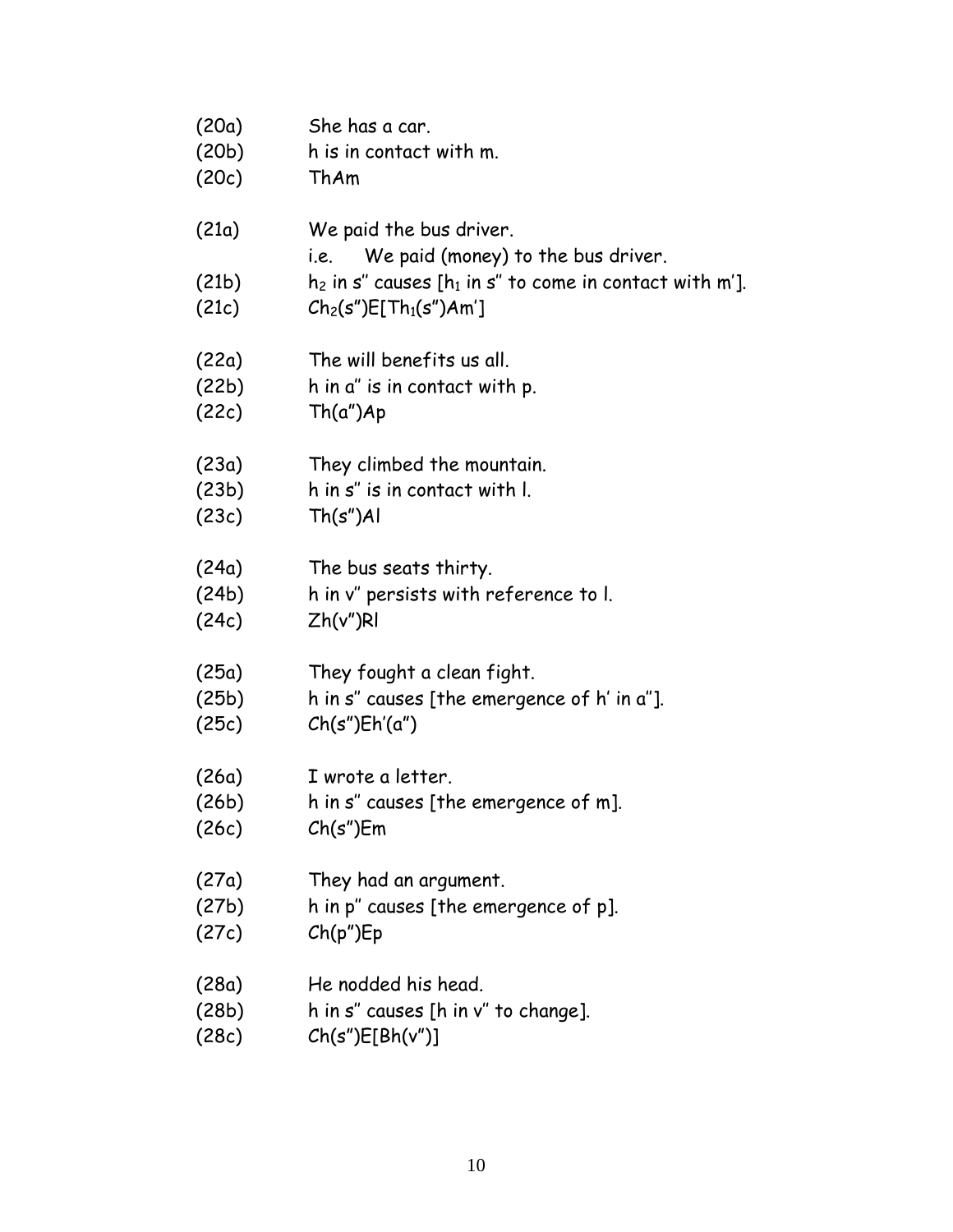| (29a)          | He declared her the winner.                                                                                      |
|----------------|------------------------------------------------------------------------------------------------------------------|
| (29b)          | $h_2$ in p" causes [ $h_1$ to become identical with $h_0$ ].                                                     |
| (29c)          | $Ch_2(p'')E[Bh_1Ih_0]$                                                                                           |
| (30a)          | The sun turned it yellow.                                                                                        |
| (30b)          | $m_2$ causes [ $m_1$ to become a member of m'].                                                                  |
| (30c)          | $Cm2$ $E[Bm1$ Km ]                                                                                               |
| (31a)          | The revolver made him afraid.                                                                                    |
| (31b)          | $m_2$ causes [h in f" to become a member of f'].                                                                 |
| (31c)          | $Cm2 E[Bh(fu) Kf]$                                                                                               |
| (32a)<br>(32b) | I found it strange.<br>h in a" comes into contact with [ $x$ in $\delta$ becoming a<br>member of c'].            |
| (32c)          | $Th(a")A[Zx(\delta)Kc]$                                                                                          |
| (33a)          | He placed it on the shelf.                                                                                       |
| (33b)          | h in s" causes [m to change to I].                                                                               |
| (33c)          | Ch(s")E[Bm Gl]                                                                                                   |
| (34a)          | The storm drove the ship ashore.                                                                                 |
| (34b)          | m' causes [m to change to I].                                                                                    |
| (34c)          | Cm'E[BmGI]                                                                                                       |
| (35a)          | A car knocked it.                                                                                                |
| (35b)          | $m_1$ comes into contact with $m_2$ .                                                                            |
| (35c)          | $Tm_1$ Am <sub>2</sub>                                                                                           |
| (36a)<br>(36b) | I prefer them on toast.<br>h in a" comes into contact with $\mathfrak{m}_1$ coming into contact<br>with $m_2$ ]. |
| (36c)          | Th(a")A[Tm <sub>1</sub> Am <sub>2</sub> ]                                                                        |
| (37a)          | I bought her a gift.                                                                                             |
| (37b)          | [ $h_1$ in s" comes into contact with m] with reference to $h_2$ .                                               |
| (37c)          | $[Th_{i}(c'')$ Am $1 Dh_{i}$                                                                                     |

 $(37c)$  [Th<sub>1</sub>(s") Am]Rh<sub>2</sub>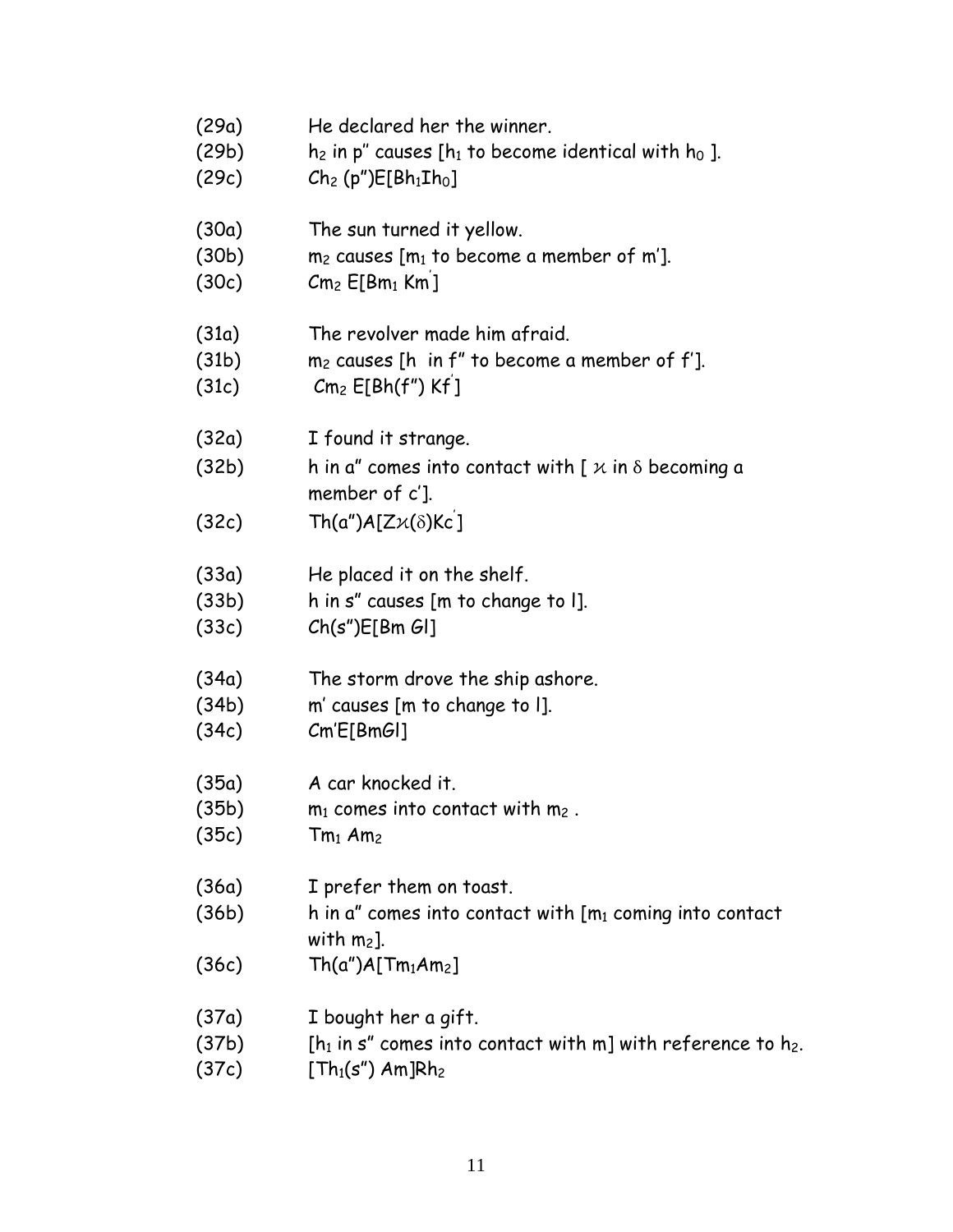- (38a) She gave the door a kick.
- (38b) h in s" causes [m to come into contact with s].
- (38c) Ch(s")E [Tm As]
- (39a) She knitted me a sweater.
- (39b)  $[h_1 \text{ in } s'' \text{ makes } m]$  with reference to  $h_2$ .
- $(39c)$   $[Ch_1 (s'')Em]Rh_2$
- (40a) She was singing.
- (40b) h in a" changes.
- (40c) Bh(a")
- (41a) The string broke.
- (41b) m changes.
- (41c) Bm
- (42a) John sharpened the knife.
- (42b) h in s" causes [m to change].
- (42c) Ch(s")E[Bm]
- (43a) The dog is digging a hole.
- (43b) z in s" makes l.
- (43c) Cz(s")El
- (44a) Harold ran a mile.
- (44b) h in s" changes through l measurably.
- (44c) Bh(s")Ql
- (45a) Susan went to Denmark.
- (45b) h in s" changes from l.
- (45c) Bh(s") Gl
- (46a) Yasuko is arriving from Kyoto.
- (46b) h in s" changes from l.
- (46c) Bh(s") Sl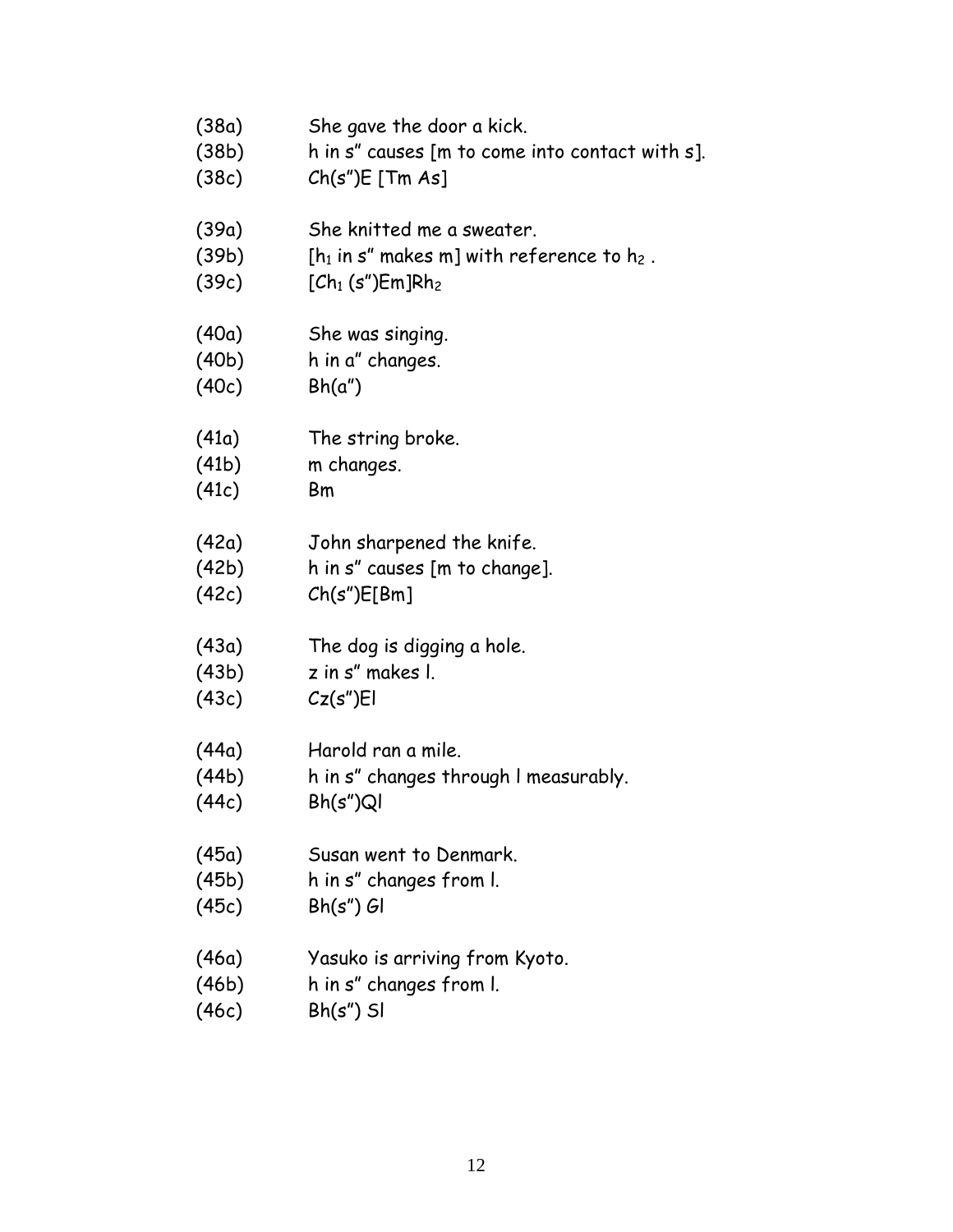- (47a) Helen traveled via Samarkand.
- (47b) h in s" changes via l.
- (47c) Bh(s") Ml
- (48a) She gave the book to Bill.
- (48b) h<sub>2</sub> in s" causes [ $h_1$  to come into contact with m].
- $(48c)$   $Ch_2(s'')E[Th_1(s'')Am]$
- (49a) I got the cassette from David.
- (49b)  $h_2$  in s" comes into contact with [m which previously  $h_2$  in s" causes  $[ h_1(s'')$  to lose contact with]].
- (49c)  $\hbox{\sf Th}_2\;(\hbox{\sf s}'')\hbox{\sf A}[\hbox{\sf Ch}_2(\hbox{\sf s}'')\hbox{\sf E}[\hbox{\sf T}^{-1}\hbox{\sf h}_1\;(\hbox{\sf s}'')\hbox{\sf Am}]]$
- (50a) I contacted Jane via her sister.
- (50b) [ $h_1$  in p" comes into contact with  $h_2$ ] through  $h_3$ .
- $(50c)$  [Th<sub>1</sub> (p")Ah<sub>2</sub>]Mh<sub>3</sub>
- (51a) The painting cost £5,000.
- (51b) m persists through m' measurably.
- (51c) Zm Q m'
- (52a) Miranda knew all the answers.
- (52b) h in c" is in contact with c.
- $(52c)$  Th $(c'')$  Ac
- (53a) Harriet owns a cat.
- (53b) h is in contact with z.
- (53c) ThAz
- (54a) Celia is cold/sad.
- (54b) h in f" is a member of f'.
- (54c) Zh(f")Kf'
- (55a) The child is sleeping.
- (55b) h in v" persists.
- (55c) Zh(v")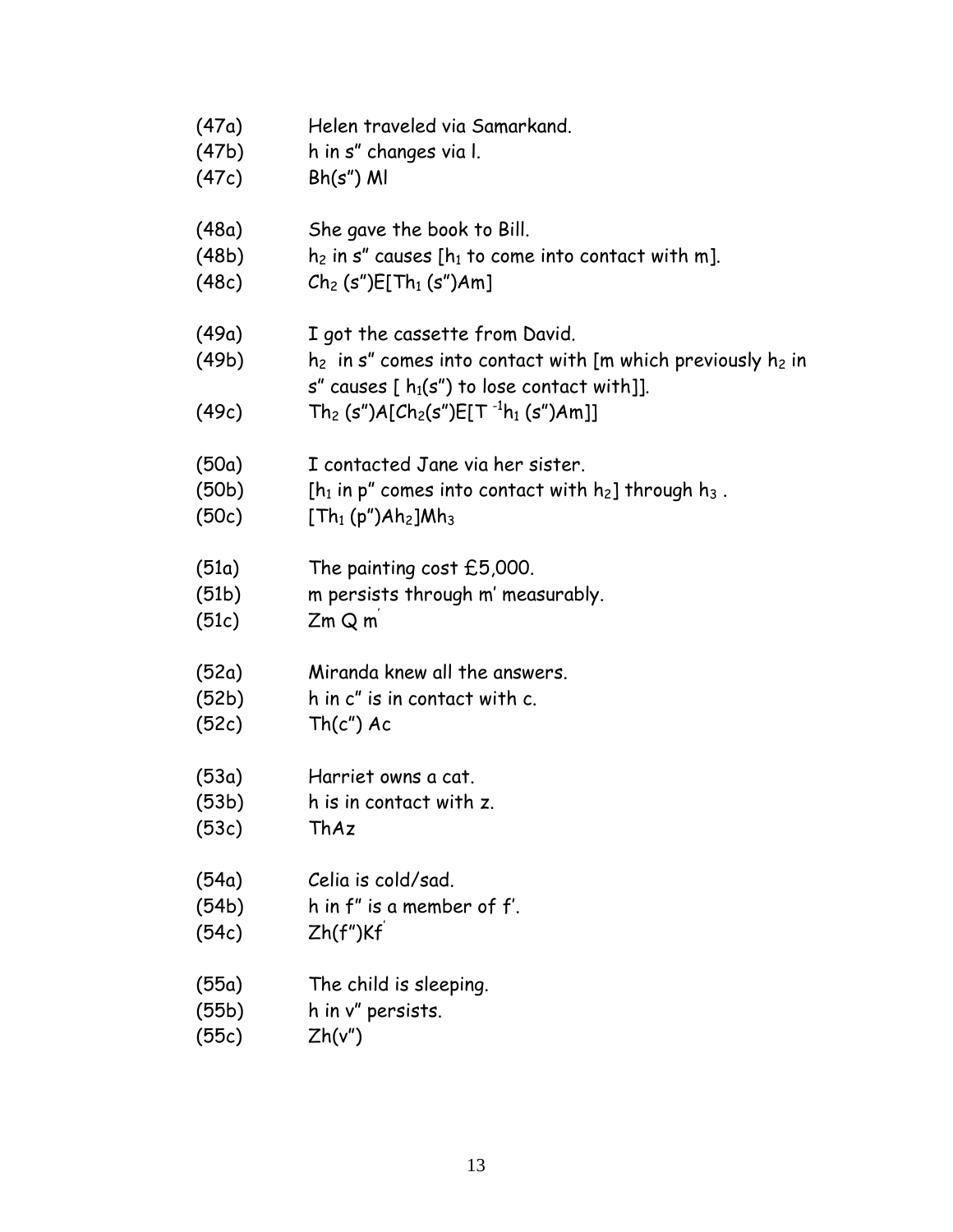| (56а) | The town is dirty,                                                                      |
|-------|-----------------------------------------------------------------------------------------|
| (56b) | I is a member of a'.                                                                    |
| (56c) | ZIKa                                                                                    |
| (57a) | Fiona is the convener.                                                                  |
| (57b) | h is identical to $h_0$ .                                                               |
| (57c) | $ZhIh_0$                                                                                |
| (58a) | Joyce ran.                                                                              |
| (58b) | h in v" changes.                                                                        |
| (58c) | Bh(v'')                                                                                 |
| (59a) | Mary found the puppy.                                                                   |
| (59b) | h in e" comes into contact with z.                                                      |
| (59c) | Th(e")Az                                                                                |
| (60a) | It rains in Spain.                                                                      |
| (60b) | [m' changes] with reference to I.                                                       |
| (60c) | $[Bm']$ RI                                                                              |
| (61a) | He put the cat on the porch.                                                            |
| (61b) | h in s" causes [z to change to I].                                                      |
| (61c) | Ch(s")E[Bz G]                                                                           |
| (62a) | He flew from Iowa to Idaho.                                                             |
| (62b) | h in s" changes from $I_1$ to $I_2$ .                                                   |
| (62c) | $[Bh(s")Sl_1]Gl_2$                                                                      |
| (63a) | Jo cuts hair with a razor.                                                              |
| (63b) | h in s" causes $[m_2$ to cause $[m_1$ to change]].                                      |
| (63c) | $C_2h(s'')E[C_1m_2 E[Bm_1]]$                                                            |
| (64a) | Helen heard Robert playing the piano.                                                   |
| (64b) | $h_2$ in e" is in contact with [[ $h_1$ in s" being in contact with<br>$m$ ] in $h$ "]. |
| (64c) | $Th_2(e'')A[[Th_1(s'')Am](h'')]$                                                        |
|       |                                                                                         |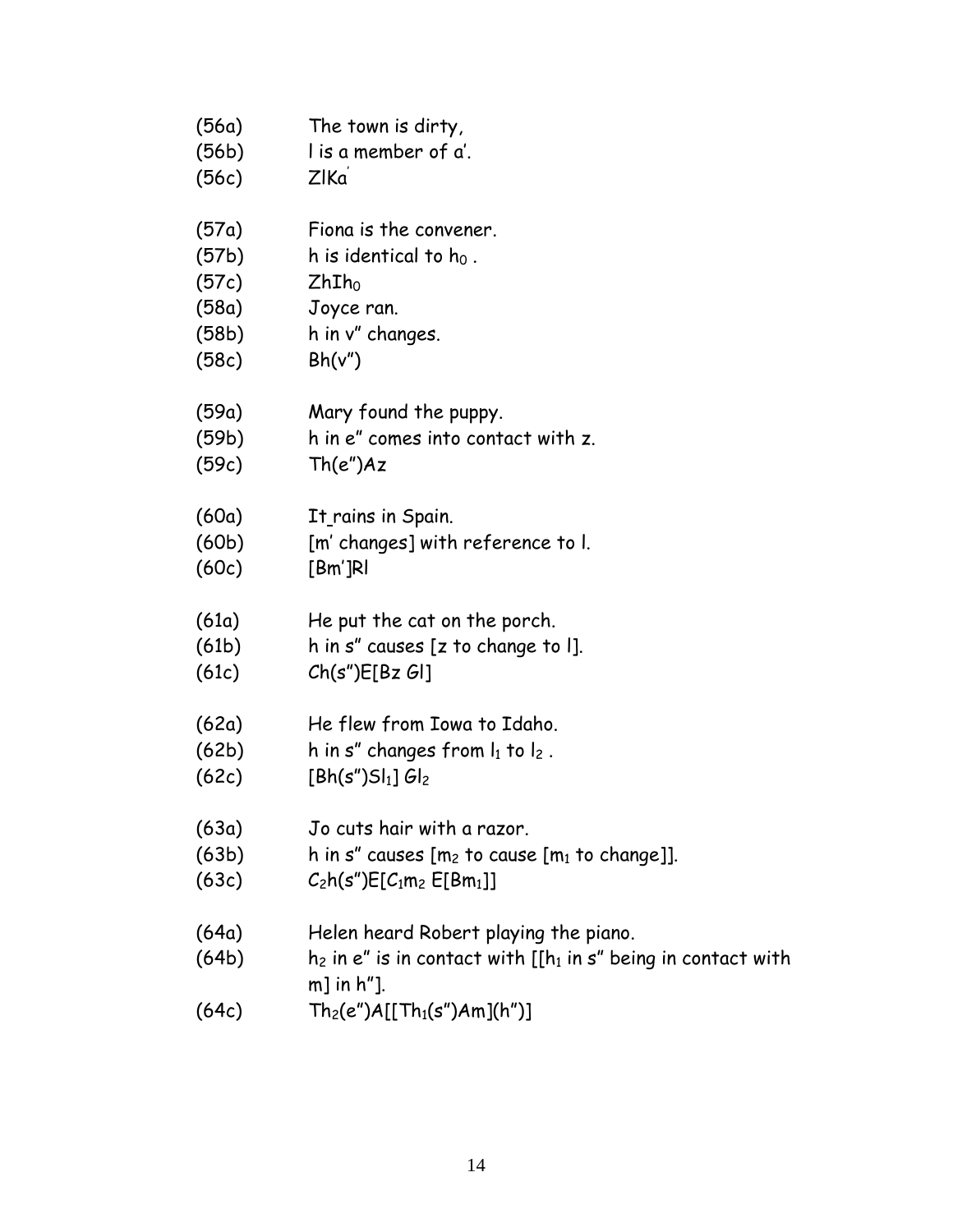(65a) The wind damaged the roof.  $(65b)$  m'<sub>2</sub> causes  $[m_1 \text{ to change}]$ .  $(65c)$   $Cm_2'E$  [Bm<sub>1</sub>] (66a) The tail of the dog wagged furiously. i.e. The tail of the dog wagged in a furious way. (66b) [z in v" changes] through f' measurably.  $(66c)$   $[Bz(v'')]Qf'$ (67a) Our home faces the beach. (67b)  $I_1$  persists towards  $I_2$ .  $(67c)$   $Z |_1 D |_2$ (68a) Our house is far way from the beach. (68b)  $l_1$  persists with reference to  $l_2$ .  $(68c)$   $Z |_1 R |_2$ (69a) The man went to the beach with his wife. (69b) [ $h_1$  in s" changes to I] with  $h_2$  in s".  $(69c)$  [Bh<sub>1</sub>(s")Gl]Jh<sub>2</sub>(s") (70a) The man causes his son to leave the room. (70b) h<sub>2</sub> causes  $[h_1$  in v" to change from  $l$ ].  $(70c)$   $Ch_2E[Bh_1(v'')S]$ (71a) The man lets his son leave the room. (71b)  $h_2$  lets  $[h_1$  is v" change from  $l$ ].  $(71c)$   $C^{-1}$  h<sub>2</sub>E[Bh<sub>1</sub>(v")Sl] (72a) The man tries to have his son leave the room. (72b) h<sub>2</sub> is in contact with  $[h_2 \text{ causing } [h_1 (v'') \text{ to change from } ]]$ .  $(72c)$  Th<sub>2</sub>A[Ch<sub>2</sub>E[Bh<sub>1</sub> (v") Sl] (73a) The man fails to have his son leave the room. (73b) h<sub>2</sub> is in contact with  $[h_2 \text{ causing } [h_1(v'')]$  to not change from  $|$   $|$   $|$   $|$ . (73c)  $\text{Th}_2\text{A}[\text{Ch}_2\text{E}[{\sf B}^{\text{-1}}\textsf{h}_1 \text{ (v}'')\text{S}]\text{]}$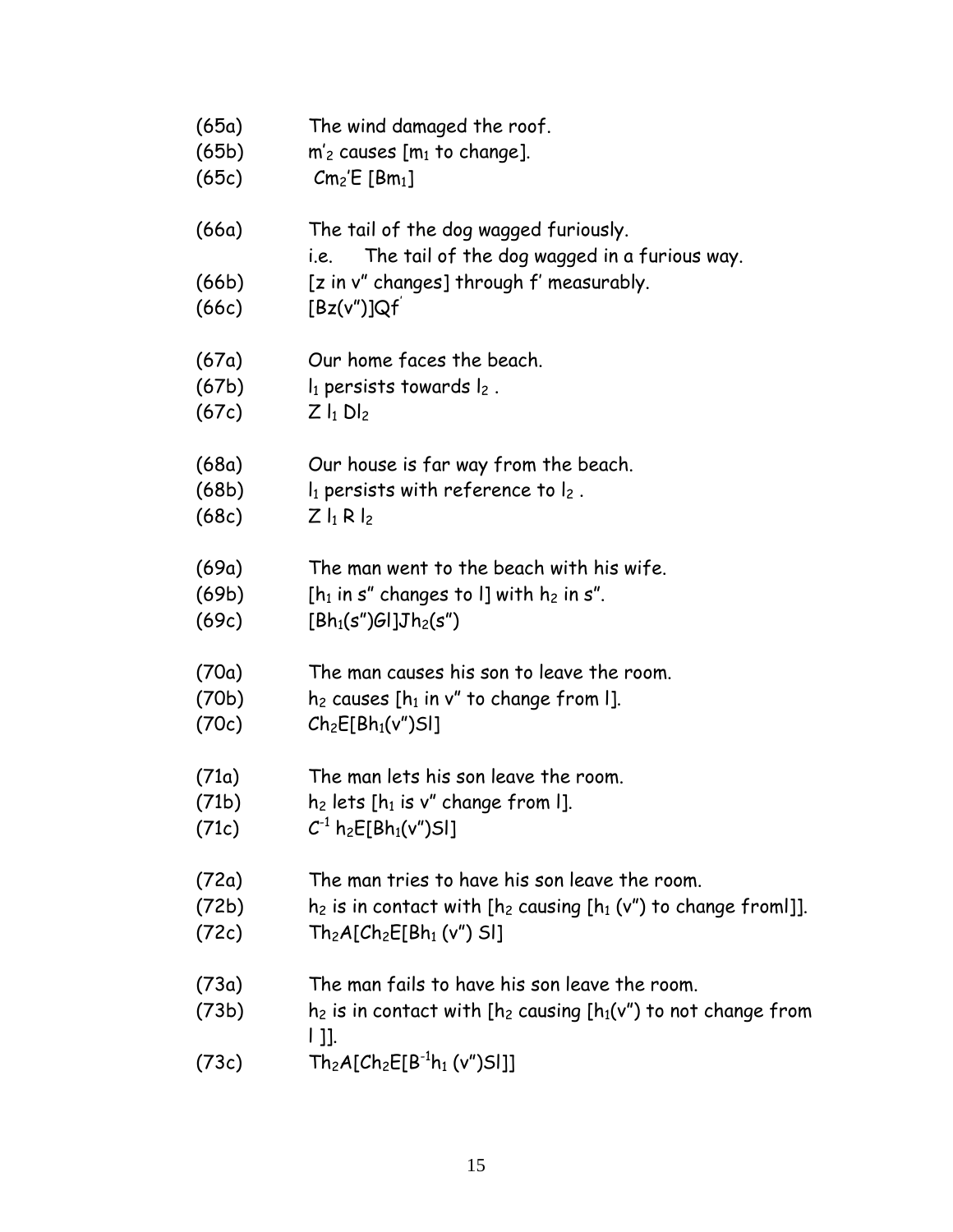- (74a) The city of Kampala is geographically part of Buganda.
- $(74b)$   $l_1$  is part of  $l_2$ .

 $(74c)$   $ZI_1WI_2$ 

# **4. SEMANTIC EQUATIONS**

Assessing the theory I have presented in this paper, Section 2.4 is what promises to afford us the ability to, so to speak, chemicalize language, for we can set up equations analogous to chemical ones. Let a few examples follow.

| (75) | $h_1$ kissed $h_2$ .<br>Th <sub>1</sub> Ah <sub>2</sub><br>$\equiv$ | $Zh_1(Th_1Ah_2)'$<br>+ $Zh2(Th1Ah2)'$                                                                                              | kisser<br>kissee                          |
|------|---------------------------------------------------------------------|------------------------------------------------------------------------------------------------------------------------------------|-------------------------------------------|
| (76) | $h_1$ pays m to $h_2$<br>$Ch_1E[Th_2Am]$ =                          | $Zh_1(Ch_1E[Th_2Am])'$<br>+ $Zh2(Ch1E[Th2Am])'$<br>+ $Zm(Ch_1E[Th_2Am])'$                                                          | payer<br>payee<br>payment                 |
| (77) | $h_1$ teaches $x$ to $h_2$ .                                        | $Ch_1E[Th_2Ax] = Zh_1(Ch_1E[Th_2Ax])'$<br>+ $Zh_2(Ch_1E[Th_2A\chi])'$<br>+ $Z\chi$ (Ch <sub>1</sub> E[Th <sub>2</sub> A $\chi$ ])' | teacher<br>learner<br>teaching            |
| (78) | h bakes m in l.<br>$[Ch(s")Em]Rl =$                                 | Zh([Ch(s")Em]RI)'<br>$+ Zm([Ch(s")Em]RI)'$<br>+ ZI([Ch(s")Em]RI)'                                                                  | bakery worker<br>bakery product<br>bakery |

# **5. ERISTIC RECAPITULATION**

In order to conclude the paper, I wish to contend that what purports to constitute a solution to the problem of determining semantic roles consists in the evidenced formalizing power of the new formal analytical language which incorporates roles as predicates and ontological categories as individual variables. To